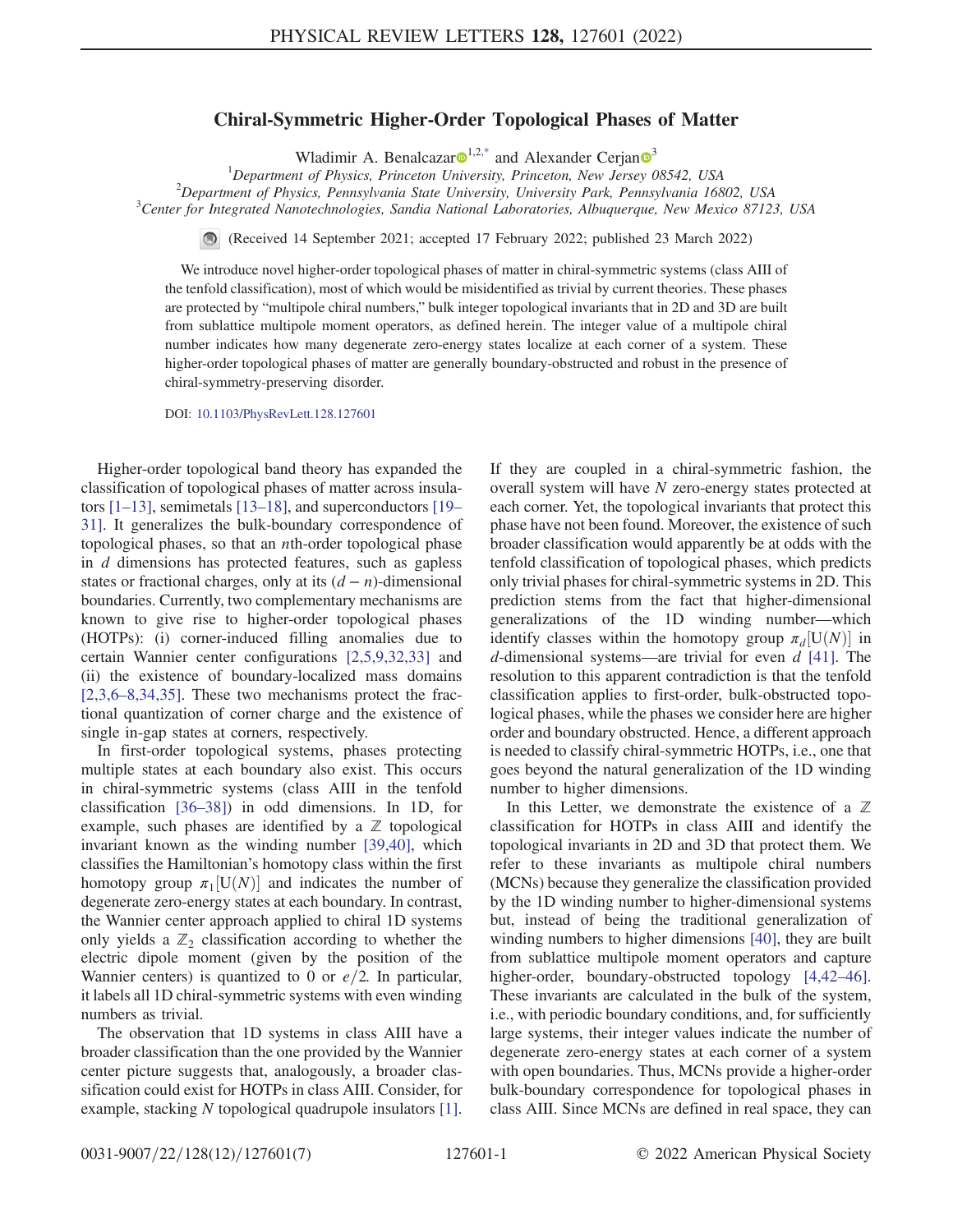be used to characterize disordered systems, and here we demonstrate that phases protected by MCNs are robust in the presence of chiral-symmetry-preserving disorder. The existence of phases with MCNs reveals a richer classification of HOTPs, provides a broader understanding of boundary-obstructed topological phases beyond the Wannier center and mass domain perspectives, and has implications for the further classification of HOTPs in interacting systems [[47](#page-5-12)]. The phases we present can be readily proven in several synthetic material platforms [\[48](#page-5-13)– [51\]](#page-5-14), and recent advances on the generation and control of long-range hoppings could enable their realization in ultracold atoms in optical lattices [[52](#page-5-15)–[55\]](#page-5-16).

<span id="page-1-3"></span>Let us focus our attention on chiral-symmetric Hamiltonians H, which satisfy  $\Pi$ H $\Pi$  =  $-\mathcal{H}$ , where  $\Pi$  is the chiral operator. In the basis in which the chiral operator is  $\Pi = \tau_z$ , the Hamiltonian H takes the form

$$
\mathcal{H} = \begin{pmatrix} 0 & h \\ h^{\dagger} & 0 \end{pmatrix}, \tag{1}
$$

which allows a partition of the lattice into two sublattices, A and B, with opposite chiral charge. The eigenstates of  $H$  can be written as  $|\psi_n\rangle = (1/\sqrt{2})(\psi_n^A, \psi_n^B)^T$ , where  $\psi_n^A$  and  $\psi_n^B$ <br>are normalized vectors that exist only in the 4 and B are normalized vectors that exist only in the A and B subspaces, respectively. Under chiral symmetry, every eigenstate  $|\psi_n\rangle$  with energy  $\epsilon_n$  has a chiral partner state  $\Pi|\psi_n\rangle =$  $(1/\sqrt{2})(\psi_n^A, -\psi_n^B)^T$  with energy  $-\epsilon_n$ . Evaluating  $\mathcal{H}^2|\psi_n\rangle = \epsilon^2 |\psi_n\rangle$  leads to the eigenvalue problems  $(hh^{\dagger})w^A - \epsilon^2 w^A$  $\epsilon_n^2 |\psi_n\rangle$  leads to the eigenvalue problems  $(hh^{\dagger})\psi_n^A = \epsilon_n^2 \psi_n^A$ <br>and  $(h^{\dagger}h)\psi_n^B = \epsilon_n^2 w_n^B$  so that  $w_n^A$  and  $w_n^B$  can be easily and  $(h^{\dagger}h)\psi_n^B = \epsilon_n^2 \psi_n^B$ , so that  $\psi_n^A$  and  $\psi_n^B$  can be easily<br>obtained by diagonalizing  $hh^{\dagger}$  or  $h^{\dagger}h$  respectively. This obtained by diagonalizing  $hh^{\dagger}$  or  $h^{\dagger}h$ , respectively. This structure is reflected in the singular value decomposition (SVD) of  $h$  by writing

$$
h = U_A \Sigma U_B^{\dagger}, \tag{2}
$$

<span id="page-1-0"></span>where  $U_s$ , for  $S = A$ , B, is a unitary matrix representing the space spanned by  $\{\psi_n^S\}$ , i.e.,  $U_S = (\psi_1^S, \psi_2^S, ..., \psi_{N_S}^S)$ , and  $\Sigma$ <br>is a diagonal metrix containing the singular values. Lising is a diagonal matrix containing the singular values. Using this decomposition, it follows that  $hh^{\dagger} = U_A \Sigma^2 U_A^{\dagger}$  and  $h^{\dagger} h = U \Sigma^2 U^{\dagger}$  are that the squared approves  $\left[ c^2 \right]$  approx $h^{\dagger}h = U_B \Sigma^2 U_B^{\dagger}$ , so that the squared energies  $\{\epsilon_n^2\}$  correspond to the squared singular values in  $\Sigma^2$ .

The SVD decomposition [\(2\)](#page-1-0) allows an explicit flattening of the Hamiltonian by defining the unitary matrix  $q = U_A U_B^{\dagger}$ . The winding number of a Bloch Hamiltonian<br>in 1D parametrized by the crystal momentum k is then given in 1D parametrized by the crystal momentum  $k$  is then given by  $N_x = (1/2\pi i) \int_{BZ} Tr[q(k)^{\dagger} \partial_k q(k)]$  and is a topological<br>invariant associated with the homotony classes in invariant associated with the homotopy classes in  $\pi_1[U(n)] = \mathbb{Z}$ .<br>In the abser

In the absence of periodicity,  $k$  is not a good quantum number and the winding number loses its meaning. However, it is still possible to find real space topological invariants of chiral-symmetric 1D systems (equivalent to the winding number when periodicity is restored), which have allowed for the study of the effects of disorder [\[56](#page-5-17)– [58\]](#page-6-0). Specifically, the 1D winding number is equivalent to the real space index  $N_x = (1/2\pi i) \text{Tr} \log(\bar{P}_x^A \bar{P}_x^{B\dagger}) \in \mathbb{Z}$ , where  $\bar{P}_x^S = U_S^{\dagger} P_s^S U_S$  is the sublattice dipole operator<br>projected into the spaces  $U_s$  for  $S = A \cdot B$  [57.50] projected into the spaces  $U_{\mathcal{S}}$ , for  $\mathcal{S} = A$ , B [\[57,](#page-6-1)[59](#page-6-2)]. Here,  $P_x^{\mathcal{S}}$  is defined using the dipole moment operator for periodic systems [\[60\]](#page-6-3), but restricted to a single sublattice,  $P_s^S = \sum_{R,a \in S} |R,a\rangle \exp(-i2\pi R/L) \langle R,a|$ , where the 1D crystal has L unit cells,  $|R, \alpha\rangle = c_{R,\alpha}^{\dagger} |0\rangle$ , and  $c_{R,\alpha}^{\dagger}$  creates an electron at orbital  $\alpha$  of unit cell  $R$ creates an electron at orbital  $\alpha$  of unit cell R.

The MCNs for higher-order topological phases with chiral symmetry are based on extensions of this formulation of real space indices to 2D and 3D. Consider a lattice in 2D (3D) with  $L_i$  unit cells along direction  $j = x$ ,  $y$  ( $j = x$ ,  $y$ , and z). Each unit cell is labeled by  $\mathbf{R} = (x, y)$  [ $\mathbf{R} =$  $(x, y, z)$  and has  $N_T$  orbitals (or, more generally,  $N_T$ internal degrees or freedom). To build the topological indices for chiral-symmetric higher-order topological phases we define the following sublattice multipole moment operators:

$$
Q_{xy}^{S} = \sum_{\mathbf{R},\alpha \in S} |\mathbf{R},\alpha\rangle \exp\left(-i\frac{2\pi xy}{L_{x}L_{y}}\right) \langle \mathbf{R},\alpha| \tag{3}
$$

$$
O_{xyz}^{S} = \sum_{\mathbf{R}, \alpha \in S} |\mathbf{R}, \alpha\rangle \exp\left(-i \frac{2\pi xyz}{L_x L_y L_z}\right) \langle \mathbf{R}, \alpha|, \quad (4)
$$

for 2D and 3D lattices, respectively. These operators resemble those associated with quadrupole and octupole moments [[61](#page-6-4)–[63](#page-6-5)], but are only defined over each sublattice  $S = A$ , B, instead of across the entire system.

<span id="page-1-1"></span>We claim that the integer invariants for chiral-symmetric second-order topological phases in 2D and third-order topological phases in 3D are, respectively,

$$
N_{xy} = \frac{1}{2\pi i} \operatorname{Tr} \log \left( \bar{Q}_{xy}^A \bar{Q}_{xy}^{B\dagger} \right) \in \mathbb{Z},\tag{5}
$$

$$
N_{xyz} = \frac{1}{2\pi i} \operatorname{Tr} \log \left( \bar{O}_{xyz}^A \bar{O}_{xyz}^{B\dagger} \right) \in \mathbb{Z},\tag{6}
$$

<span id="page-1-2"></span>where  $\overline{Q}_{xy}^S = U_S^{\dagger} Q_{xy}^S U_S$  and  $\overline{Q}_{xyz}^S = U_S^{\dagger} Q_{xyz}^S U_S$ , for  $S = A$   $B$  are the sublattice multipole moment operators  $S = A$ , B, are the sublattice multipole moment operators projected into the spaces  $U_{\mathcal{S}}$ . To demonstrate that Eqs. [\(5\)](#page-1-1) and [\(6\)](#page-1-2) are the invariants for chiral-symmetric higher-order topological phases, one must show that these invariants are strictly quantized, that they predict the number of topologically protected corner states at each corner of the lattice, and that phases with different MCNs are separated from one another by phase transitions that close the energy gap.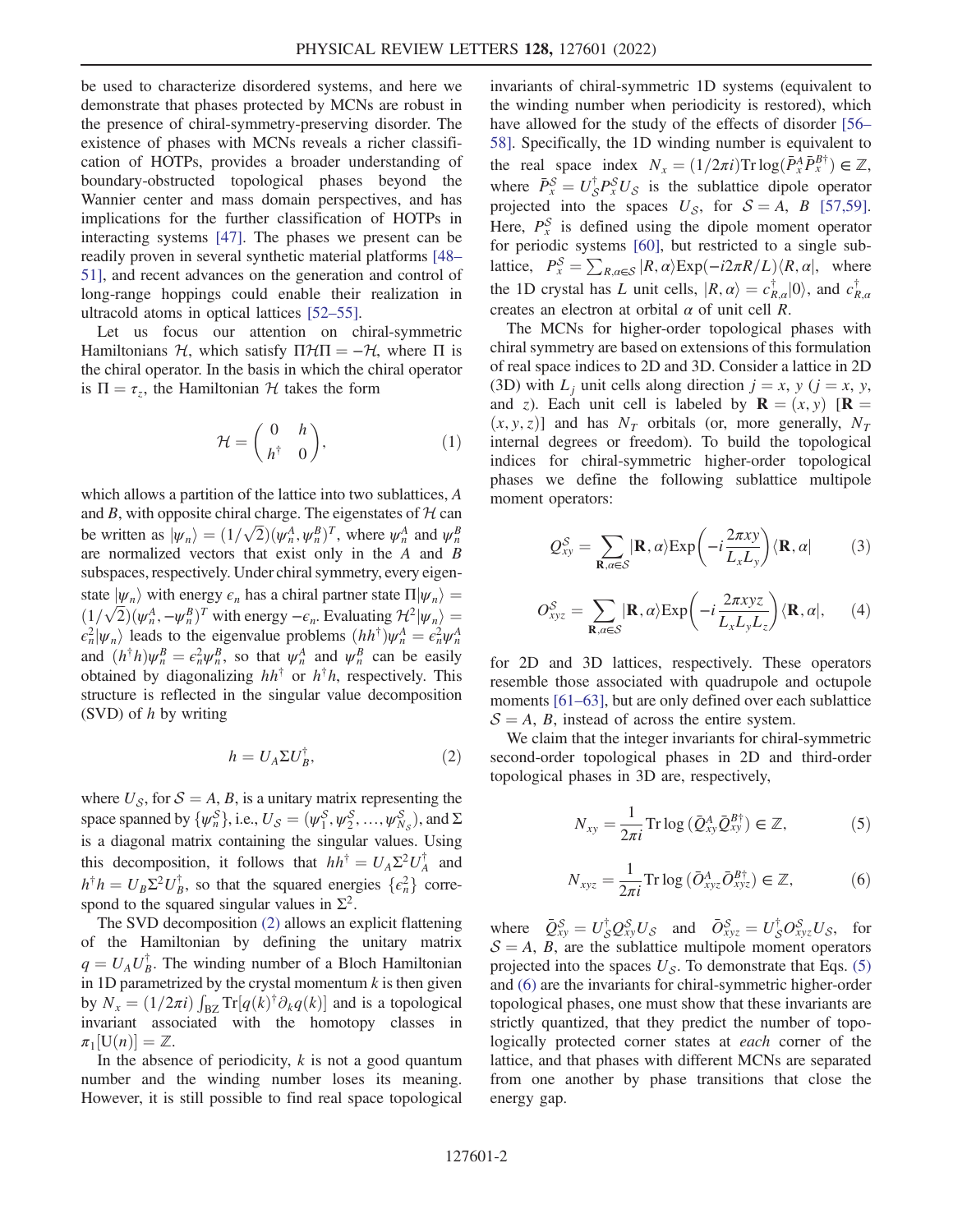To prove that the invariants [\(5\)](#page-1-1) and [\(6\)](#page-1-2) are strictly quantized, notice that they take the form  $N =$  $(1/2\pi i)$ Tr  $\log(U_A^{\dagger} M_A U_A U_B^{\dagger} M_B^{\dagger} U_B)$ , where  $M_S$  (for  $S =$ <br>A, B) is  $O_S$  in 2D or  $O_S^S$  in 3D. Since the matrices M A, B) is  $Q_{xy}^S$  in 2D or  $O_{xyz}^S$  in 3D. Since the matrices  $M_S$ and  $U_S$  are unitary, we have  $\det(U_A^{\dagger} M_A U_A U_B^{\dagger} M_B^{\dagger} U_B) =$  $\det(M_A M_B^{\dagger}) = 1$ , where the last step follows if the two<br>sublattices have (i) equal number of degrees of freedom sublattices have (i) equal number of degrees of freedom in each unit cell and (ii) the same number of unit cells. Under these conditions, tracing the logarithm of  $U_A^{\dagger} M_A U_A U_B^{\dagger} M_B^{\dagger} U_B$  will necessarily give a phase that is a multiple of  $2\pi i$ ; i.e., it will be of the form  $2\pi iN$ , with  $N \in \mathbb{Z}$ . This integer  $N$  is the topological invariant. Exploiting this structure of the invariants, Eqs. [\(5\)](#page-1-1) and [\(6\)](#page-1-2) can also be written in the form of a Bott index [\[64](#page-6-6)[,65\]](#page-6-7), see Supplemental Material [\[59](#page-6-2)].

We now illustrate some of the topological phases with nonzero values of  $N_{xy}$  and demonstrate that this invariant corresponds to the number of corner-localized states in each corner. Consider the quadrupole topological insulator (QTI) [\[1\]](#page-4-1) with additional long-range hopping terms. The Bloch Hamiltonian for the QTI has the form of Eq. [\(1\)](#page-1-3) with the off-diagonal matrix

<span id="page-2-1"></span>
$$
h_{\text{QTI}}(\mathbf{k}) = \begin{pmatrix} -v_x - w_{1,x}e^{-ik_x} & v_y + w_{1,y}e^{ik_y} \\ v_y + w_{1,y}e^{-ik_y} & v_x + w_{1,x}e^{ik_x} \end{pmatrix}, \quad (7)
$$

where  $v_{x/y}$  and  $w_{1,x/y}$  are the nearest-neighbor hoppings within a unit cell and between adjacent unit cells, respectively (generally, we allow for different values of these hoppings in the  $x$  and  $y$  directions). Adding to this model, we also allow for straight long-range (SLR) hoppings,

$$
h_{\text{SLR}}(\mathbf{k}) = \sum_{m>1}^{M} \begin{pmatrix} -w_{m,x} e^{-imk_x} & w_{m,y} e^{imk_y} \\ w_{m,y} e^{-imk_y} & w_{m,x} e^{imk_x} \end{pmatrix}, \qquad (8)
$$

<span id="page-2-0"></span>where *M* determines the maximum long-range hopping, as well as diagonal long-range (DLR) hoppings,

$$
h_{\text{DLR}}(\mathbf{k}) = 2w_D \begin{pmatrix} e^{-ik_x} \cos(k_y) & -e^{ik_y} \cos(k_x) \\ -e^{-ik_y} \cos(k_x) & -e^{ik_x} \cos(k_y) \end{pmatrix} . \tag{9}
$$

Here,  $w_{m,x/y}$  are the long-range hoppings among the *mth* nearest-neighbor unit cells in the horizontal and vertical directions, respectively, and  $w_D$  are hoppings among nearest-neighbor unit cells along the diagonal directions. All the terms preserve chiral symmetry and the diagonal terms [\(9\)](#page-2-0) break separability, making it impossible to write the full Hamiltonian as  $\mathcal{H}(\mathbf{k}) = \mathcal{H}_x(k_x) + \mathcal{H}_y(k_y)$ . In writing this Hamiltonian, we thread a  $\pi$  flux through each plaquette of the system, which is implemented via the specific choice of gauge directly written in Eqs.  $(7)$ – $(9)$  and shown in Fig.  $1(a)$ .

<span id="page-2-2"></span>

FIG. 1. (a) Schematic depicting the tight-binding model used. Not all non-nearest-neighbor hoppings are shown for clarity. All purple hoppings are multiplied by −1 such that each plaquette has a uniform flux of  $\pi$ . (b) Phase diagram indicating the quadrupole chiral number  $N_{xy}$  and the quadrupole moment  $q_{xy}$  for a  $C_{4v}$ symmetric system. Here,  $w_{m>2} = 0$  and  $w_D = 0$ . Different phases are separated by gray lines of critical points where the bulk band gap closes. (c),(d) Density of states (left) and local density of states at zero energy (right) for the  $N_{xy} = 1$  phase (c) and the  $N_{xy} = 4$  phase (d). On the right sides of (c) and (d), red and blue colors indicate support over the A and B sublattices, respectively.

First, consider a chiral and  $C_4$ -symmetric, long-range QTI model with  $w_{m>2} = 0$  and  $w_D = 0$ . For  $w_m/v < 1$ , this system possesses a bulk band gap around zero energy and both the quadrupole moment  $q_{xy}$  [[1\]](#page-4-1) and the quadrupole winding number  $N_{xy}$  [Eq. [\(5\)](#page-1-1)] identify it as trivial ( $q_{xy} = 0$ ,  $N_{xy} = 0$ , Fig. [1\(b\)](#page-2-2). Starting from this phase and increasing  $w_1/v$ , a bulk band-gap-closing phase transition occurs, after which both topological indices now show that this system is in a nontrivial phase  $(q_{xy} = 1/2, N_{xy} = 1)$ . With open boundaries, this phase possesses a single zero-energy state localized to each of its corners, Fig. [1\(c\)](#page-2-2). This is the previously known QTI phase [\[1\]](#page-4-1). However, when the long-range hopping  $w_2/v$  is increased, a separate bulk band-gap-closing phase transition occurs that separates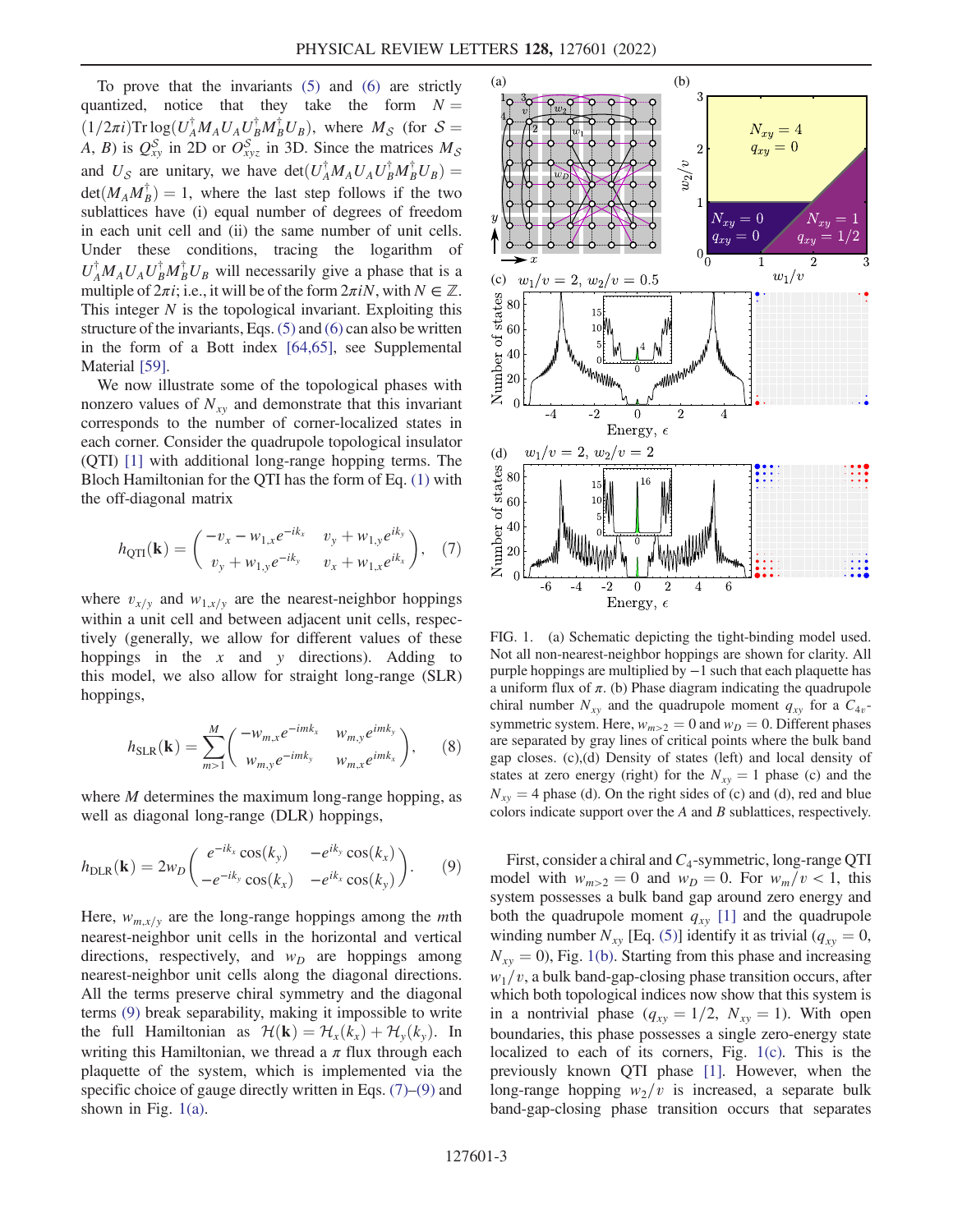either the  $N_{xy} = 0$  phase or the  $N_{xy} = 1$  phase from another nontrivial phase with  $N_{xy} = 4$ , but with  $q_{xy} = 0$ . Simulations of the open system reveal that each corner of the lattice in this phase possesses four degenerate states with  $\epsilon = 0$  and that all such states within a corner exist only on a single sublattice of the system, see Fig. [1\(d\)](#page-2-2) and Fig. S2 in the Supplemental Material [\[59](#page-6-2)].

Since all of the zero-energy states within a corner occupy the same sublattice, they have the same chiral charge  $\Pi|\psi_{\text{corner}}\rangle = \pm |\psi_{\text{corner}}\rangle$  and, thus, cannot pair to hybridize away from zero energy as long as chiral symmetry is preserved.

Not only is the  $N_{xy} = 4$  phase not captured by the quadrupole index, but more generally, it lies beyond the framework of induced band representations [\[66,](#page-6-8)[67](#page-6-9)]. Consequently, topological indices based on calculating the representations of the bulk bands at high-symmetry points of the Brillouin zone will fail to find this phase, as the representations of the lowest two bands at all of the high-symmetry points are identical in the  $N_{xy} = 4$  phase, leading to trivial symmetry indicator invariants, see Supplemental Material [[59](#page-6-2)].

Phase transitions between phases with different MCNs need not close the bulk band gap but, at a minimum, must close some lower-dimensional edge or surface band gap. HOTPs with this property are known as boundaryobstructed topological phases [[42](#page-5-10)]. This property remains true even in the presence of  $C_4$  symmetry, which renders the QTI phase bulk obstructed. For example, consider adding diagonal long-range hoppings to this model,  $w_D/v = 0.5$  [Eq. [\(9\)](#page-2-0)], which preserve chiral and  $C_4$ symmetries but break separability. As can be seen in Fig. [2\(a\),](#page-3-0) the  $N_{xy} = -1$  and  $N_{xy} = 3$  phases each have a phase boundary in which the bulk band gap closes and boundaries with other phases where only the edge band gap closes. Both of these types of boundaries can be explicitly seen in the density of states across these phase transitions, Fig. [2\(b\)](#page-3-0). For all of the different phases identified in Fig. [2\(a\)](#page-3-0), the number of states localized in each corner of the system is

<span id="page-3-0"></span>

FIG. 2. (a) Phase diagram of the  $N_{xy}$  phases for a  $C_{4v}$ symmetric, separability-broken system with  $w_D/v = 0.5$  and  $w_{m>2} = 0$ . Bulk-obstructed phase transitions are shown in gray, while boundary-obstructed phase transitions are shown in lime. (b) Density of states for this system for fixed  $w_1/v = 0.8$ , indicated as the red line in (a).

equal to  $|N_{xy}|$  and the sublattice over which the corner states are supported is given by  $sgn(N_{xy})$ . Thus, for example, the  $N_{xy} = -1$  phase in Fig. [2\(a\)](#page-3-0) indicates that the system possesses one state localized in each corner with support only on the opposite sublattice when compared with those in phases with  $N_{xy} > 0$ , see Supplemental Material [\[59\]](#page-6-2). In 3D, chiral-symmetric higher-order phases are characterized by distinct integer values of Eq. [\(6\)](#page-1-2), which indicate the number of degenerate states localized at each corner in the 3D structure.

Even though the phases shown in Figs. [1](#page-2-2) and [2](#page-3-0) preserve crystalline symmetries, phases with nonzero MCNs are robust in the presence of short-range correlated disorder that breaks crystalline symmetries. To demonstrate this, we add disorder to the nearest-neighbor hopping coefficients of this model. In particular, we consider a uniform lattice with  $C_4$  symmetry, whose disorder then breaks all spatial symmetries, as well as time-reversal symmetry, by taking values  $v_{ij} \to v_{ij} + (W/\sqrt{2})(\xi_{0,ij}^{(Re)} + i\xi_{0,ij}^{(Im)})$  and  $w_{1,ij} \to w_{1,ij} + (w_{1,ij}^{(Re)} + i\xi_{0,ij}^{(Im)})$  $\frac{W}{2\sqrt{2}}(\xi_{1,ij}^{(Re)} + i\xi_{1,ij}^{(Im)})$ , which for sufficiently large disorder strength W causes a phase transition into a trivial phase. Here,  $\xi \in [-1, 1]$  are uniformly distributed random numbers<br>and  $v_{xx}$  and  $w_{yy}$  are the hopping strengths between neighand  $v_{ij}$  and  $w_{1,ij}$  are the hopping strengths between neighboring lattice sites  $i$ ,  $j$  within the same unit cell and between adjacent unit cells, respectively. As can be seen in Fig. [3](#page-3-1), an  $N_{xy} = 4$  phase remains strictly quantized until a transition drives the system into a trivial phase with  $N_{xy} = 0$  when the disorder becomes sufficiently strong. This transition coincides with both bulk and edge band gap closings (up to finite size effects, see Supplemental Material [\[59\]](#page-6-2)).

Recently, several studies have shown that chiral symmetry alone quantizes quadrupole and octupole moments in insulators [[68](#page-6-10)–[70](#page-6-11)]. Our results show that protection solely due to chiral symmetry also applies to the larger family of topological phases protected by MCNs. This must be the case as systems with different MCNs also possess different

<span id="page-3-1"></span>

FIG. 3. Numerically calculated  $N_{xy}$  (a), edge band gap (b), and bulk band gap (inset), as a function of disorder strength  $W/v$  for 100 independent realizations for the disorder on a  $40 \times 40$  square lattice whose underlying ordered system has  $w_1/v = 1$ ,  $w_2/v = 4$ , and  $w_{m>2} = w_D = 0$ . The shading of the points in (a) is proportional to the number of disorder realizations that yield that invariant. The solid line and shaded region show the average of the plotted quantity and the region within 1 standard deviation of the average, respectively.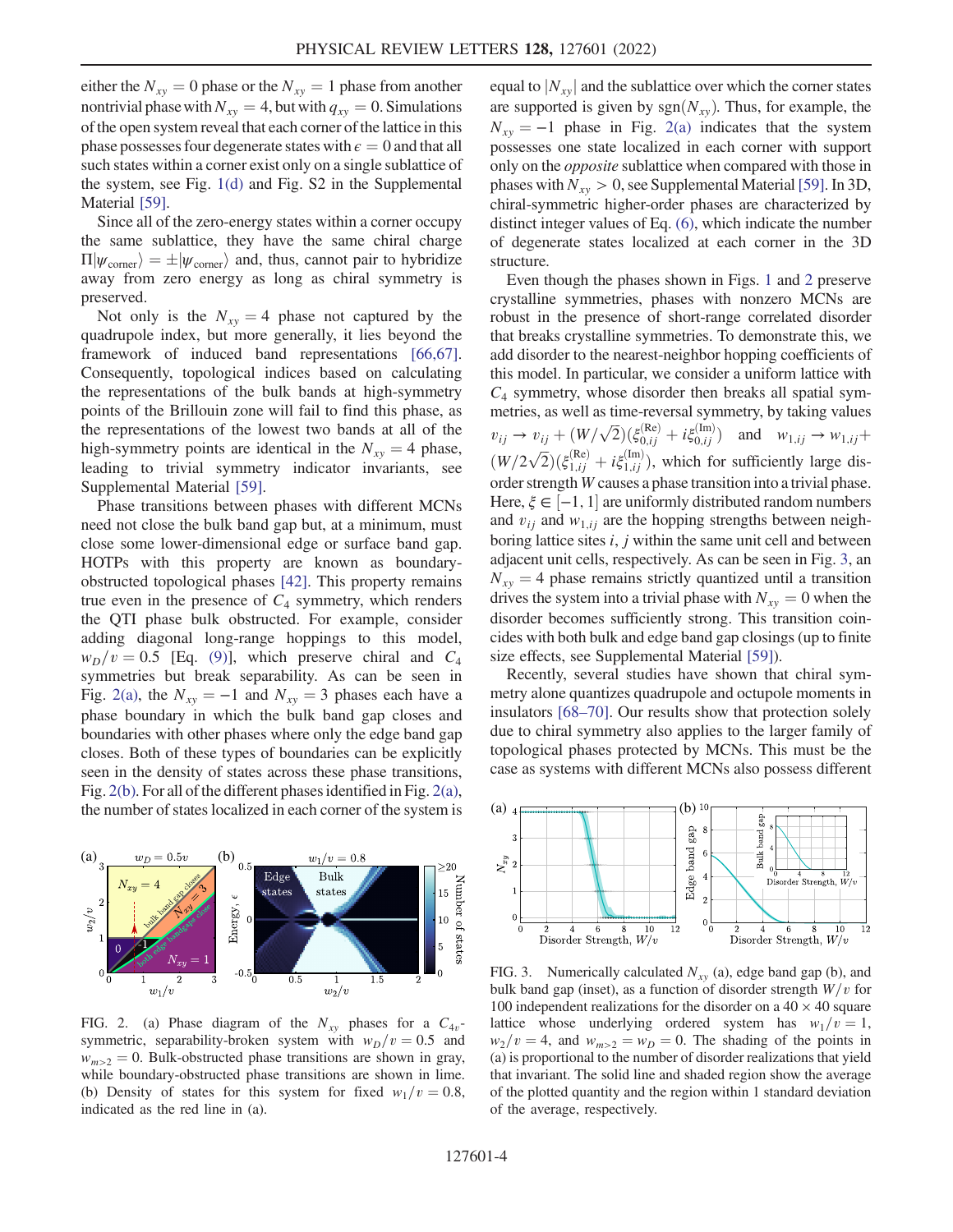numbers of topological zero-energy states at each corner; thus, to transition between them, extended zero-energy channels must exist through which some topological states delocalize and hybridize away from zero energy. Such channels are provided by bulk or boundary closings of the energy gap.

Higher-order topological phases have been found in bismuth [\[71\]](#page-6-12) and  $Bi_4Br_4$  [\[72\]](#page-6-13). More recently, the mechanisms for the protection and confinement of modes of higher-order topology have found fertile ground in photonics, acoustics, and topoelectric circuits [[48](#page-5-13),[50](#page-5-18),[73](#page-6-14)–[81](#page-6-15)], where they can be used to create robust cavities [[82](#page-6-16),[83](#page-6-17)] and lasers [[84](#page-6-18),[85](#page-6-19)]. In fact, since chiral-symmetric HOTPs with large MCNs require increasingly stronger longer-range hoppings, these phases may be hard to attain in solid-state systems, where the electron's hoppings attenuate with separation. However, these phases are readily accessible in microwave photonic resonator arrays [\[48,](#page-5-13)[49](#page-5-19)], topoelectric circuits [\[50\]](#page-5-18), or sonic crystals [\[51\]](#page-5-14), all of which can implement deformable lattice sites and couplers, which enables separating the geometric configuration of the lattice from the strength of the couplings of resonating states, thus easily achieving long-range couplings [[49](#page-5-19),[51](#page-5-14)]. Another candidate platform is ultracold atoms in optical lattices, where the realization synthetic gauge fields [\[52](#page-5-15)–[54](#page-5-20)] and modulation of hopping terms [[52](#page-5-15)] in 2D has been experimentally shown. Adding long-range hoppings to this platform has been long sought after, and a recent a proposal has been put forward [\[55\]](#page-5-16) that could give this platform access to the phases we present.

We thank Frank Schindler, Chaoxing Liu, and Shinsei Ryu for interesting discussions. W. A. B. is thankful for the support of the Moore Postdoctoral Fellowship at Princeton University and the Eberly Postdoctoral Fellowship at the Pennsylvania State University. A. C. acknowledges support from the Center for Integrated Nanotechnologies, an Office of Science User Facility operated for the U.S. Department of Energy (DOE) Office of Science, and the Laboratory Directed Research and Development program at Sandia National Laboratories. Sandia National Laboratories is a multimission laboratory managed and operated by National Technology and Engineering Solutions of Sandia, LLC, a wholly owned subsidiary of Honeywell International, Inc., for the U.S. DOEs National Nuclear Security Administration under Award No. DE-NA-0003525. The views expressed in the article do not necessarily represent the views of the U.S. DOE or the U.S. Government.

<span id="page-4-0"></span>[\\*](#page-0-0) wb7707@princeton.edu

- <span id="page-4-1"></span>[1] W. A. Benalcazar, B. A. Bernevig, and T. L. Hughes, Quantized electric multipole insulators, Science 357[, 61 \(2017\).](https://doi.org/10.1126/science.aah6442)
- <span id="page-4-5"></span>[2] Z. Song, Z. Fang, and C. Fang,  $(d - 2)$ -Dimensional Edge States of Rotation Symmetry Protected Topological States, Phys. Rev. Lett. 119[, 246402 \(2017\).](https://doi.org/10.1103/PhysRevLett.119.246402)
- <span id="page-4-8"></span>[3] J. Langbehn, Y. Peng, L. Trifunovic, F. von Oppen, and P. W. Brouwer, Reflection Symmetric Second-Order Topological Insulators and Superconductors, [Phys. Rev. Lett.](https://doi.org/10.1103/PhysRevLett.119.246401) 119[, 246401 \(2017\).](https://doi.org/10.1103/PhysRevLett.119.246401)
- <span id="page-4-11"></span>[4] W. A. Benalcazar, B. A. Bernevig, and T. L. Hughes, Electric multipole moments, topological multipole moment pumping, and chiral hinge states in crystalline insulators, Phys. Rev. B 96[, 245115 \(2017\).](https://doi.org/10.1103/PhysRevB.96.245115)
- <span id="page-4-6"></span>[5] G. van Miertand and C. Ortix, Higher-order topological insulators protected by inversion and rotoinversion symmetries, Phys. Rev. B 98[, 081110\(R\) \(2018\).](https://doi.org/10.1103/PhysRevB.98.081110)
- <span id="page-4-9"></span>[6] F. Schindler, A. M. Cook, M. G. Vergniory, Z. Wang, S. S. P. Parkin, B. A. Bernevig, and T. Neupert, Higher-order topological insulators, Sci. Adv. 4[, eaat0346 \(2018\).](https://doi.org/10.1126/sciadv.aat0346)
- [7] E. Khalaf, Higher-order topological insulators and superconductors protected by inversion symmetry, [Phys. Rev. B](https://doi.org/10.1103/PhysRevB.97.205136) 97[, 205136 \(2018\).](https://doi.org/10.1103/PhysRevB.97.205136)
- <span id="page-4-10"></span>[8] M. Geier, L. Trifunovic, M. Hoskam, and P.W. Brouwer, Second-order topological insulators and superconductors with an order-two crystalline symmetry, [Phys. Rev. B](https://doi.org/10.1103/PhysRevB.97.205135) 97, [205135 \(2018\).](https://doi.org/10.1103/PhysRevB.97.205135)
- <span id="page-4-7"></span>[9] W. A. Benalcazar, T. Li, and T. L. Hughes, Quantization of fractional corner charge in  $C_n$ -symmetric higher-order topological crystalline insulators, [Phys. Rev. B](https://doi.org/10.1103/PhysRevB.99.245151) 99, [245151 \(2019\).](https://doi.org/10.1103/PhysRevB.99.245151)
- [10] C. Yue, Y. Xu, Z. Song, H. Weng, Y.-M. Lu, C. Fang, and X. Dai, Symmetry-enforced chiral hinge states and surface quantum anomalous hall effect in the magnetic axion insulator  $Bi_{2-x}Sm_xSe_3$ , Nat. Phys. 15[, 577 \(2019\).](https://doi.org/10.1038/s41567-019-0457-0)
- [11] Y. Xu, Z. Song, Z. Wang, H. Weng, and X. Dai, Higher-Order Topology of the Axion Insulator  $Euln<sub>2</sub>As<sub>2</sub>$ , [Phys.](https://doi.org/10.1103/PhysRevLett.122.256402) Rev. Lett. 122[, 256402 \(2019\).](https://doi.org/10.1103/PhysRevLett.122.256402)
- [12] L. Elcoro, B. J. Wieder, Z. Song, Y. Xu, B. Bradlyn, and B. A. Bernevig, Magnetic topological quantum chemistry, [Nat. Commun.](https://doi.org/10.1038/s41467-021-26241-8) 12, 5965 (2021).
- <span id="page-4-2"></span>[13] Y. Xu, L. Elcoro, Z.-D. Song, B. J. Wieder, M. G. Vergniory, N. Regnault, Y. Chen, C. Felser, and B. A. Bernevig, Highthroughput calculations of magnetic topological materials, [Nature \(London\)](https://doi.org/10.1038/s41586-020-2837-0) 586, 702 (2020).
- [14] M. Linand and T. L. Hughes, Topological quadrupolar semimetals, Phys. Rev. B 98[, 241103\(R\) \(2018\)](https://doi.org/10.1103/PhysRevB.98.241103).
- [15] J. Ahn, D. Kim, Y. Kim, and B.-J. Yang, Band Topology and Linking Structure of Nodal Line Semimetals with  $Z_2$ Monopole Charges, Phys. Rev. Lett. 121[, 106403 \(2018\).](https://doi.org/10.1103/PhysRevLett.121.106403)
- [16] Z. Wang, B. J. Wieder, J. Li, B. Yan, and B. A. Bernevig, Higher-Order Topology, Monopole Nodal Lines, and the Origin of Large Fermi Arcs in Transition Metal Sichalcogenides  $XTe_2$  ( $X = Mo$ , W), [Phys. Rev. Lett.](https://doi.org/10.1103/PhysRevLett.123.186401) 123, 186401 [\(2019\).](https://doi.org/10.1103/PhysRevLett.123.186401)
- [17] B. J. Wieder, Z. Wang, J. Cano, X. Dai, L. M. Schoop, B. Bradlyn, and B. A. Bernevig, Strong and fragile topological dirac semimetals with higher-order Fermi arcs, [Nat. Com](https://doi.org/10.1038/s41467-020-14443-5)mun. 11[, 627 \(2020\)](https://doi.org/10.1038/s41467-020-14443-5).
- <span id="page-4-3"></span>[18] Sayed Ali Akbar Ghorashi, T. Li, and T. L. Hughes, Higher-Order Weyl Semimetals, [Phys. Rev. Lett.](https://doi.org/10.1103/PhysRevLett.125.266804) 125, 266804  $(2020)$ .
- <span id="page-4-4"></span>[19] W. A. Benalcazar, J. C. Y. Teo, and T. L. Hughes, Classification of two-dimensional topological crystalline superconductors and Majorana bound states at disclinations, Phys. Rev. B 89[, 224503 \(2014\).](https://doi.org/10.1103/PhysRevB.89.224503)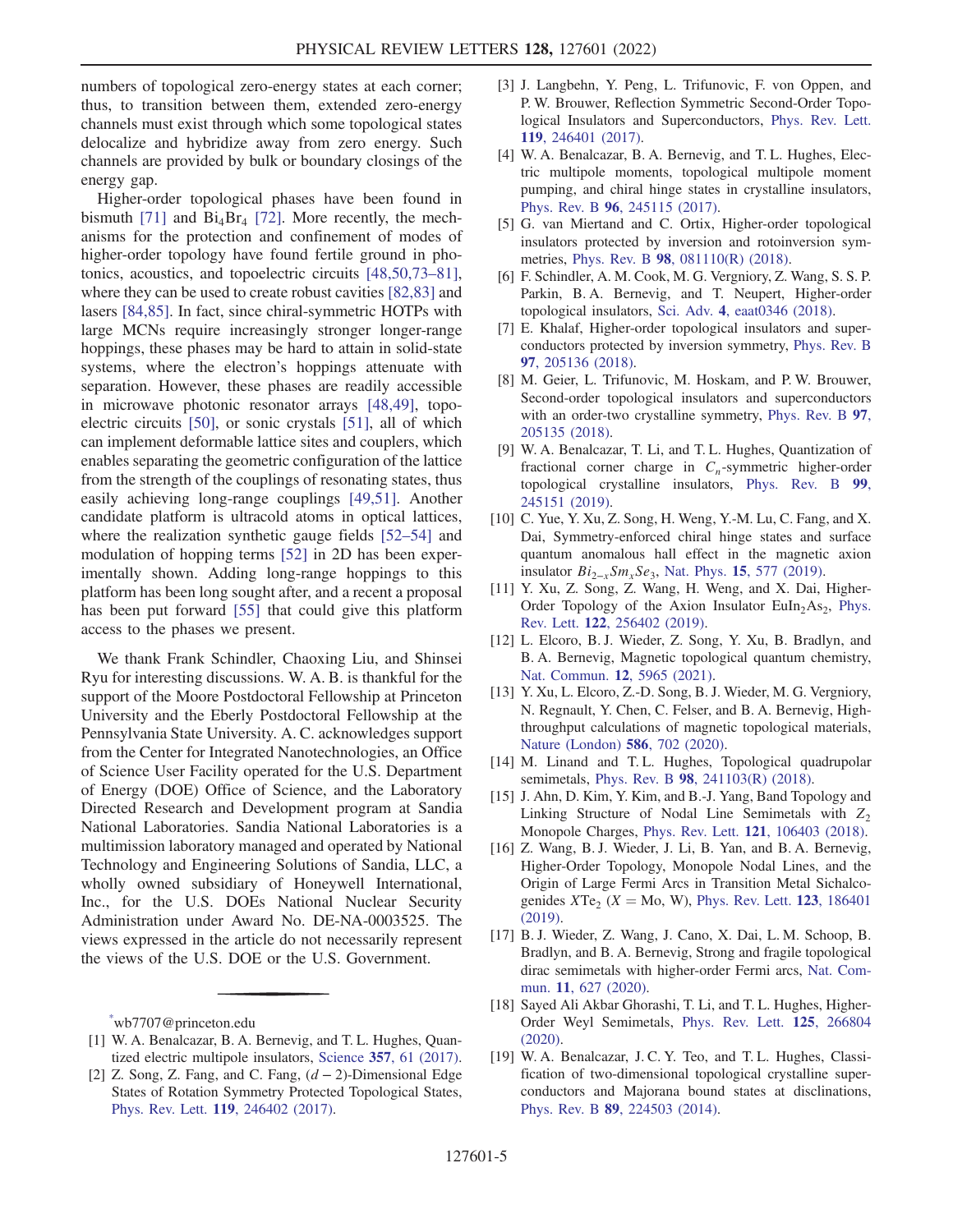- [20] Y. Wang, M. Lin, and T. L. Hughes, Weak-pairing higher order topological superconductors, [Phys. Rev. B](https://doi.org/10.1103/PhysRevB.98.165144) 98, 165144 [\(2018\).](https://doi.org/10.1103/PhysRevB.98.165144)
- [21] T. Liu, J. J. He, and F. Nori, Majorana corner states in a two-dimensional magnetic topological insulator on a high-temperature superconductor, Phys. Rev. B 98[, 245413 \(2018\).](https://doi.org/10.1103/PhysRevB.98.245413)
- [22] V. Dwivedi, C. Hickey, T. Eschmann, and S. Trebst, Majorana corner modes in a second-order Kitaev spin liquid, Phys. Rev. B 98[, 054432 \(2018\).](https://doi.org/10.1103/PhysRevB.98.054432)
- [23] X. Zhu, Tunable Majorana corner states in a twodimensional second-order topological superconductor induced by magnetic fields, Phys. Rev. B 97[, 205134 \(2018\).](https://doi.org/10.1103/PhysRevB.97.205134)
- [24] C.-H. Hsu, P. Stano, J. Klinovaja, and D. Loss, Majorana Kramers Pairs in Higher-Order Topological Insulators, Phys. Rev. Lett. 121[, 196801 \(2018\).](https://doi.org/10.1103/PhysRevLett.121.196801)
- [25] S. A. A. Ghorashi, T. L. Hughes, and E. Rossi, Vortex and Surface Phase Transitions in Superconducting Higher-Order Topological Insulators, [Phys. Rev. Lett.](https://doi.org/10.1103/PhysRevLett.125.037001) 125, 037001  $(2020)$ .
- [26] S. Franca, D. V. Efremov, and I. C. Fulga, Phase-tunable second-order topological superconductor, [Phys. Rev. B](https://doi.org/10.1103/PhysRevB.100.075415) 100, [075415 \(2019\).](https://doi.org/10.1103/PhysRevB.100.075415)
- [27] Z. Yan, Higher-Order Topological Odd-Parity Superconductors, Phys. Rev. Lett. 123[, 177001 \(2019\)](https://doi.org/10.1103/PhysRevLett.123.177001).
- [28] Y. Volpez, D. Loss, and J. Klinovaja, Second-Order Topological Superconductivity in  $\pi$ -Junction Rashba Layers, Phys. Rev. Lett. 122[, 126402 \(2019\)](https://doi.org/10.1103/PhysRevLett.122.126402).
- [29] R.-X. Zhang, J. D. Sau, and S. D. Sarma, Kitaev buildingblock construction for higher-order topological superconductors, [arXiv:2003.02559](https://arXiv.org/abs/2003.02559).
- [30] D. Vu, R.-X. Zhang, and S. D. Sarma, Time-reversalinvariant  $c_2$ -symmetric higher-order topological superconductors, [Phys. Rev. Research](https://doi.org/10.1103/PhysRevResearch.2.043223) 2, 043223 (2020).
- <span id="page-5-0"></span>[31] F. Schindler, B. Bradlyn, M. H. Fischer, and T. Neupert, Pairing Obstructions in Topological Superconductors, [Phys.](https://doi.org/10.1103/PhysRevLett.124.247001) Rev. Lett. 124[, 247001 \(2020\).](https://doi.org/10.1103/PhysRevLett.124.247001)
- <span id="page-5-1"></span>[32] Y. Fangand and J. Cano, Filling anomaly for general twoand three-dimensional  $C_4$  symmetric lattices, [Phys. Rev. B](https://doi.org/10.1103/PhysRevB.103.165109) 103[, 165109 \(2021\).](https://doi.org/10.1103/PhysRevB.103.165109)
- <span id="page-5-2"></span>[33] R. Takahashi, T. Zhang, and S. Murakami, General corner charge formula in two-dimensional  $C_n$ -symmetric higherorder topological insulators, [Phys. Rev. B](https://doi.org/10.1103/PhysRevB.103.205123) 103, 205123 [\(2021\).](https://doi.org/10.1103/PhysRevB.103.205123)
- <span id="page-5-3"></span>[34] E. Khalaf, H.C. Po, A. Vishwanath, and H. Watanabe, Symmetry Indicators and Anomalous Surface States of Topological Crystalline Insulators, [Phys. Rev. X](https://doi.org/10.1103/PhysRevX.8.031070) 8, [031070 \(2018\).](https://doi.org/10.1103/PhysRevX.8.031070)
- <span id="page-5-4"></span>[35] L. Trifunovicand and P.W. Brouwer, Higher-Order Bulk-Boundary Correspondence for Topological Crystalline Phases, Phys. Rev. X 9[, 011012 \(2019\)](https://doi.org/10.1103/PhysRevX.9.011012).
- <span id="page-5-5"></span>[36] A. P. Schnyder, S. Ryu, A. Furusaki, and A. W. W. Ludwig, Classification of topological insulators and superconductors in three spatial dimensions, [Phys. Rev. B](https://doi.org/10.1103/PhysRevB.78.195125) 78, [195125 \(2008\).](https://doi.org/10.1103/PhysRevB.78.195125)
- <span id="page-5-6"></span>[37] A. Kitaev, Periodic table for topological insulators and superconductors, [AIP Conf. Proc.](https://doi.org/10.1063/1.3149495) 1134, 22 (2009).
- [38] S. Ryu, A. P. Schnyder, A. Furusaki, and A. W. W. Ludwig, Topological insulators and superconductors: Tenfold way and dimensional hierarchy, [New J. Phys.](https://doi.org/10.1088/1367-2630/12/6/065010) 12, 065010 [\(2010\).](https://doi.org/10.1088/1367-2630/12/6/065010)
- <span id="page-5-7"></span>[39] S. Ryuand and Y. Hatsugai, Topological Origin of Zero-Energy Edge States in Particle-Hole Symmetric Systems, Phys. Rev. Lett. 89[, 077002 \(2002\)](https://doi.org/10.1103/PhysRevLett.89.077002).
- <span id="page-5-8"></span>[40] J.C. Y. Teoand and C.L. Kane, Topological defects and gapless modes in insulators and superconductors, [Phys. Rev.](https://doi.org/10.1103/PhysRevB.82.115120) B 82[, 115120 \(2010\).](https://doi.org/10.1103/PhysRevB.82.115120)
- <span id="page-5-9"></span>[41] M. Nakahara, Geometry, Topology and Physics, 2nd ed. (CRC Press, Boca Raton, FL, 2003).
- <span id="page-5-10"></span>[42] E. Khalaf, W. A. Benalcazar, T. L. Hughes, and R. Queiroz, Boundary-obstructed topological phases, [Phys. Rev.](https://doi.org/10.1103/PhysRevResearch.3.013239) Research 3[, 013239 \(2021\).](https://doi.org/10.1103/PhysRevResearch.3.013239)
- [43] M. Ezawa, Edge-corner correspondence: Boundaryobstructed topological phases with chiral symmetry, [Phys.](https://doi.org/10.1103/PhysRevB.102.121405) Rev. B 102[, 121405\(R\) \(2020\)](https://doi.org/10.1103/PhysRevB.102.121405).
- [44] A. Tiwari, A. Jahin, and Y. Wang, Chiral Dirac superconductors: Second-order and boundary-obstructed topology, [Phys. Rev. Research](https://doi.org/10.1103/PhysRevResearch.2.043300) 2, 043300 (2020).
- [45] K. Asagaand and T. Fukui, Boundary-obstructed topological phases of a massive Dirac fermion in a magnetic field, Phys. Rev. B 102[, 155102 \(2020\).](https://doi.org/10.1103/PhysRevB.102.155102)
- <span id="page-5-11"></span>[46] X. Wu, W. A. Benalcazar, Y. Li, R. Thomale, C.-X. Liu, and J. Hu, Boundary-Obstructed Topological High- $t_c$  Superconductivity in Iron Pnictides, [Phys. Rev. X](https://doi.org/10.1103/PhysRevX.10.041014) 10, 041014 [\(2020\).](https://doi.org/10.1103/PhysRevX.10.041014)
- <span id="page-5-12"></span>[47] L. Fidkowskiand and A. Kitaev, Effects of interactions on the topological classification of free fermion systems, [Phys.](https://doi.org/10.1103/PhysRevB.81.134509) Rev. B 81[, 134509 \(2010\).](https://doi.org/10.1103/PhysRevB.81.134509)
- <span id="page-5-13"></span>[48] C. W. Peterson, W. A. Benalcazar, T. L. Hughes, and G. Bahl, A quantized microwave quadrupole insulator with topologically protected corner states, [Nature \(London\)](https://doi.org/10.1038/nature25777) 555, [346 \(2018\)](https://doi.org/10.1038/nature25777).
- <span id="page-5-19"></span>[49] A. J. Kollár, M. Fitzpatrick, and A. A. Houck, Hyperbolic lattices in circuit quantum electrodynamics, [Nature](https://doi.org/10.1038/s41586-019-1348-3) (London) 571[, 45 \(2019\).](https://doi.org/10.1038/s41586-019-1348-3)
- <span id="page-5-18"></span>[50] S. Imhof, C. Berger, F. Bayer, J. Brehm, L. W. Molenkamp, T. Kiessling, F. Schindler, C. H. Lee, M. Greiter, T. Neupert, and R. Thomale, Topolectrical-circuit realization of topological corner modes, Nat. Phys. 14[, 925 \(2018\).](https://doi.org/10.1038/s41567-018-0246-1)
- <span id="page-5-14"></span>[51] Y. Deng, W. A. Benalcazar, Z.-G. Chen, M. Oudich, G. Ma, and Y. Jing, Observation of degenerate zero-energy topological states at disclinations in an acoustic lattice, [arXiv:](https://arXiv.org/abs/2112.05182) [2112.05182.](https://arXiv.org/abs/2112.05182)
- <span id="page-5-15"></span>[52] M. Aidelsburger, M. Atala, M. Lohse, J. T. Barreiro, B. Paredes, and I. Bloch, Realization of the Hofstadter Hamiltonian with Ultracold Atoms in Optical Lattices, [Phys.](https://doi.org/10.1103/PhysRevLett.111.185301) Rev. Lett. 111[, 185301 \(2013\).](https://doi.org/10.1103/PhysRevLett.111.185301)
- [53] H. Miyake, G. A. Siviloglou, C. J. Kennedy, W. C. Burton, and W. Ketterle, Realizing the Harper Hamiltonian with Laser-Assisted Tunneling in Optical Lattices, [Phys. Rev.](https://doi.org/10.1103/PhysRevLett.111.185302) Lett. **111**[, 185302 \(2013\)](https://doi.org/10.1103/PhysRevLett.111.185302).
- <span id="page-5-20"></span>[54] G. Jotzu, M. Messer, R. Desbuquois, M. Lebrat, T. Uehlinger, D. Greif, and T. Esslinger, Experimental realization of the topological haldane model with ultracold fermions, [Nature \(London\)](https://doi.org/10.1038/nature13915) 515, 237 (2014).
- <span id="page-5-16"></span>[55] M. Martinez, O. Giraud, D. Ullmo, J. Billy, D. Guéry-Odelin, B. Georgeot, and G. Lemarié, Chaos-Assisted Long-Range Tunneling for Quantum Simulation, [Phys.](https://doi.org/10.1103/PhysRevLett.126.174102) Rev. Lett. 126[, 174102 \(2021\).](https://doi.org/10.1103/PhysRevLett.126.174102)
- <span id="page-5-17"></span>[56] I. Mondragon-Shem, T. L. Hughes, J. Song, and E. Prodan, Topological Criticality in the Chiral-Symmetric AIII Class at Strong Disorder, Phys. Rev. Lett. 113[, 046802 \(2014\).](https://doi.org/10.1103/PhysRevLett.113.046802)